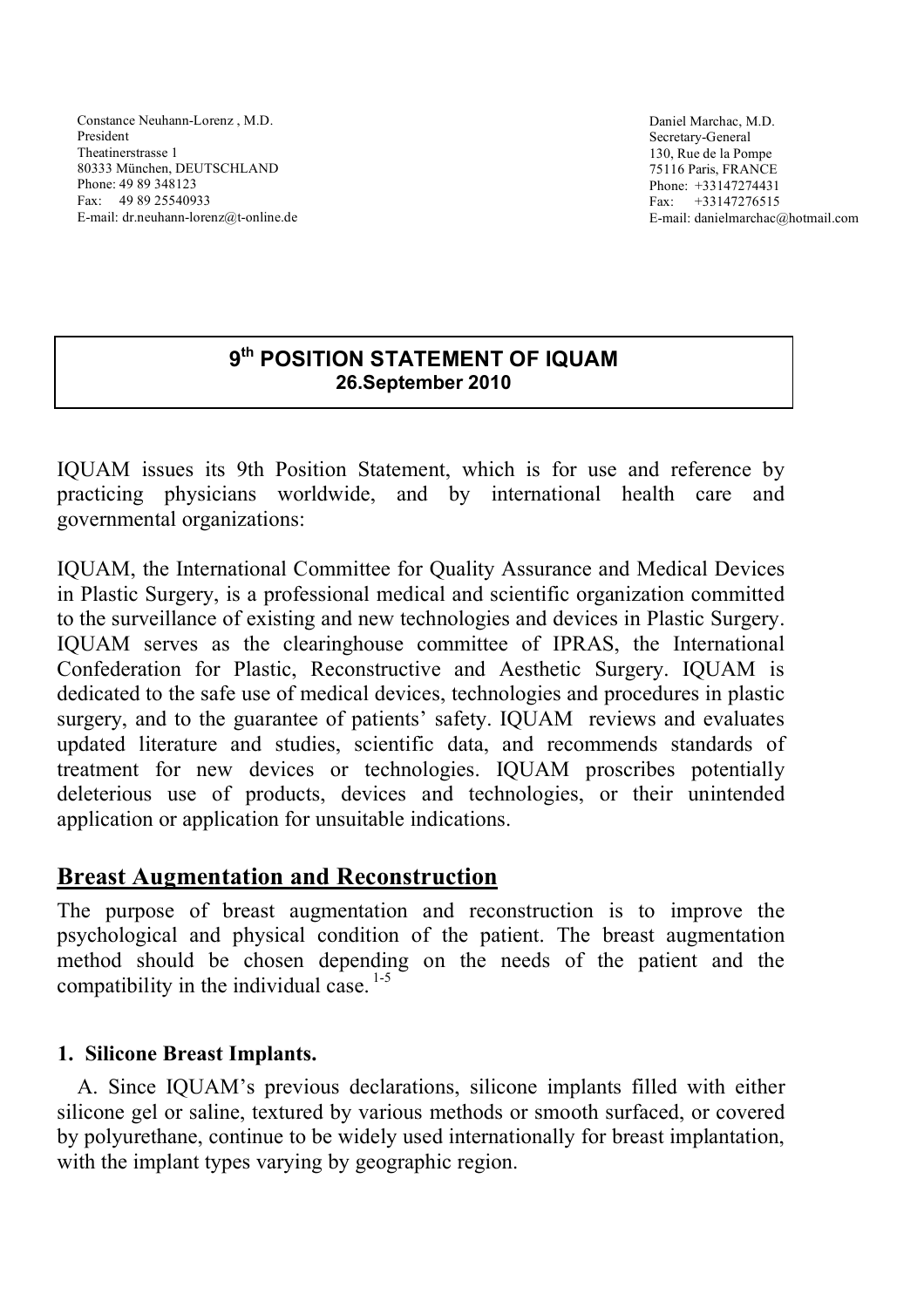

B. Additional medical studies have not demonstrated any association between silicone-gel filled breast implants and carcinoma or any metabolic, immune or allergic disorder. These studies re-affirm prior data. 6-11

Recent case reports about incidents of lymphoma formation in capsular tissue need further work-up

C. Silicone-gel filled breast implants do not adversely affect pregnancy, fetal development, breast-feeding or the health of breast-fed children, based on current data $12-15$ 

D. Acellular Dermal Matrices

In breast surgery there is accumulated evidence that some ADMs are safe to use in the breast and in association with breast implants and tissue expanders. Those ADM's that have literature based safety and efficacy profiles should be used preferably

1. When implanted, Acelluar Dermal Matrices (ADM) can undergo one of the following:

- Regeneration/ integration
- Resorption
- Encapsulation

Only those products that have been demonstrated to regenerate and integrate with the host tissue are to be recommended for implantation.

2. ADM's must be stored, handled and prepared according to the manufacturer's recommendations. They also require appropriate surgical technique by adequately trained surgeons. <sup>16-18</sup>

### **2. Autologous breast reconstruction**

Surgical methods for breast reconstruction with autologous tissue such as microsurgical tissue transfer, pedicled flaps and local flap techniques undergo constant re-evaluation and are well established for individual indications and conditions. They have been employed in combination with silicone breast implants without specific inherent complications reported. <sup>19-23</sup>

### **3. Autologous fat grafting and augmentation techniques**

Fat grafting for soft tissue defects has been performed for over 40 years with low complication rates. Ongoing studies show promising results of fat grafting procedures for breast reconstruction and augmentation. There is evidence that the volume of the fat grafts and its take can be increased by the preoperative and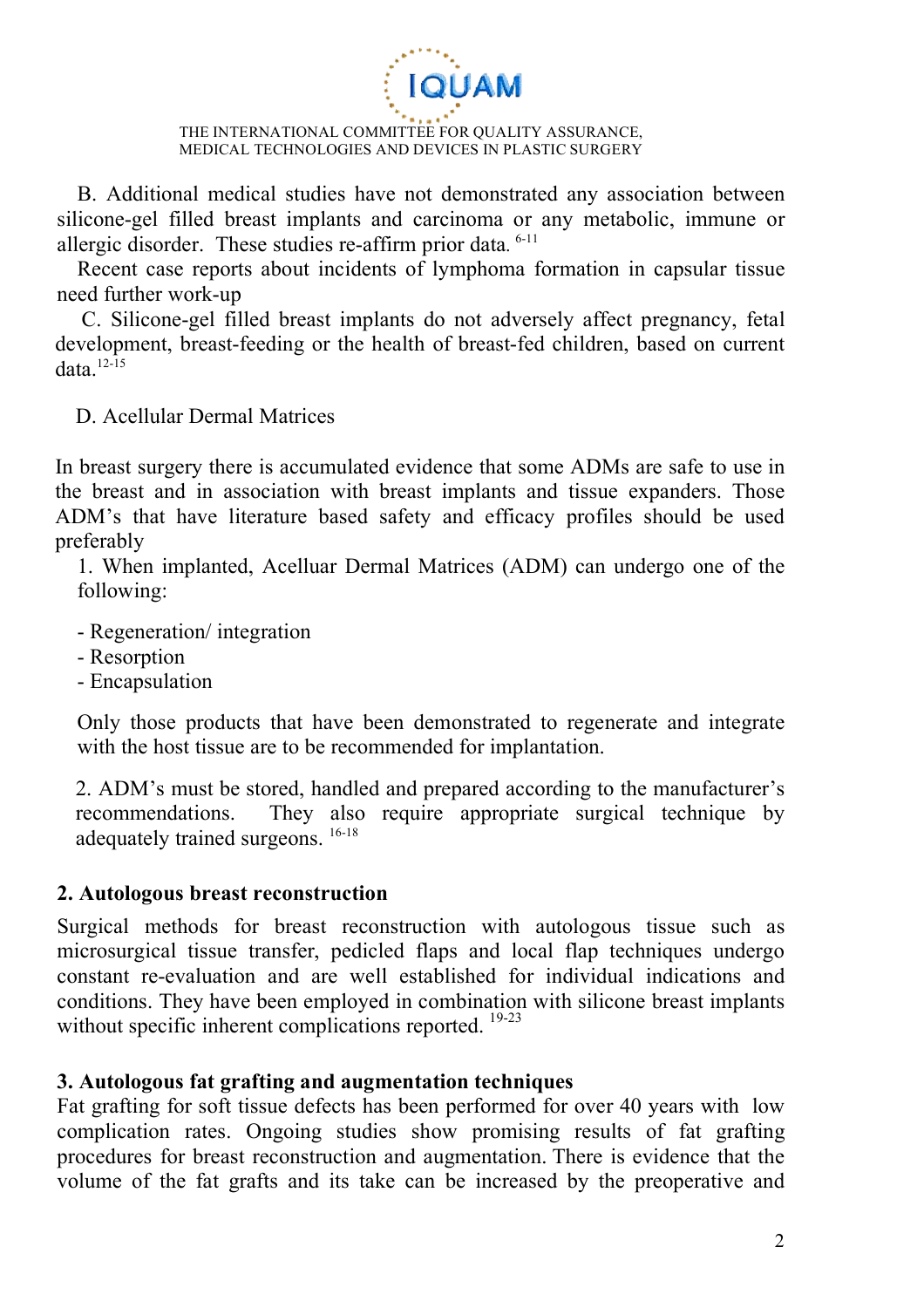

postoperative use of an external vacuum device. No negative effects for mammography have been found . More studies are encouraged to further evaluate the efficacy and optimal duration of vacuum application  $.24-27$ 

#### **4. Other Alternatives for Breast Augmentation**

New materials and methods, such as exogenous injectable materials, including potentially fully resorbable products such as stabilized hyaluronic acid are under review.<sup>28</sup>

#### **5. Clinical Recommendations for Breast Augmentation and Reconstruction**

A. IQUAM believes it is important to advise patients of potential hazards and risks, the possible need for re-operations, as well as the benefits of breast augmentation or reconstructive surgery. A detailed and updated Patients Information and Consent Form must be provided and discussed with the patient prior to surgery.

B. A reasonable period of time should be allotted following consultation as a cool-off period before decision and performance of surgery.

C. It is recommended to postpone breast augmentation surgery for other than reconstructive indications until after the age of eighteen. Such procedures in teenagers require in depth evaluation of motivation and maturity before considering surgery, even in medically indicated cases.

D. Patients with breast implants should be encouraged to have regular and long term follow-up, preferably by the operating surgeon.<sup>29,30</sup>

E. No definite period of time has yet been defined for the longevity of breast implants, and routine replacement is not recommended. The indications for replacement should be based on specific patient indications.

F. IQUAM calls for continuous clinical and scientific research, for documentation and monitoring of breast implants and patients and international coordination of national registries.

G. Advertising of breast implant procedures should be restricted to the medical aspects of the surgery, and presented in a professional dignified way and without exaggerated claims.

H. IQUAM calls for the approval of medical grade silicone gel filled breast implants according to national and international standards and certifications for clinical use and unrestricted availability to all patients.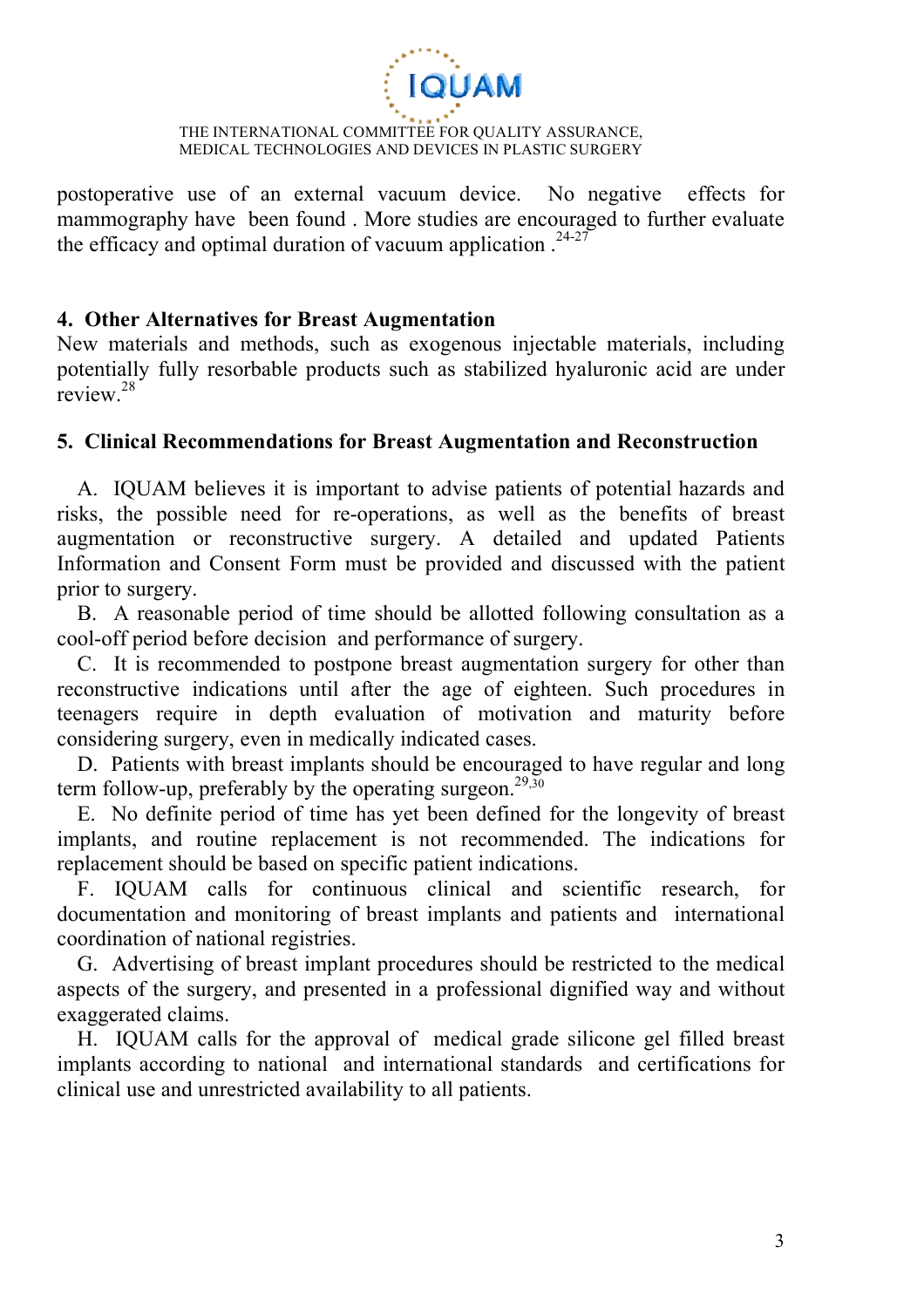

# **Liposuction**

The proper processing of multiple-use cannulas is especially important considering the recent reports of mycobacterial infections related to liposuction and fat injections.31-41 Cannulas used for the removal and the placement of fatty tissue can be multiple-use or single-use.

The reprocessing of multiple-use cannulas is a labor-intensive process, which requires meticulous attention to detail particularly with regard to the non-visible surfaces. Autoclaving should always be performed. Thorough cleaning of all exposed and hidden surfaces followed by removal of all cleaning agents is essential before autoclaving. The autoclave must be used at appropriate settings to eliminate bacteria and minimize mycobacterium, prions and biofilms.

Exposure to some cleaning agents, especially in combination with high temperatures, may cause degradation of the cannula. Instruments showing corrosion or damage should not be used.

If suitable reprocessing of multiple-use cannulas is not available, single-use cannulas should be considered. The manufacturer of such single-use cannulas must process and package the cannulas according to good manufacturing practices and in a fashion approved by the FDA or a country or region's regulatory agencies. This process should assure sterility and appropriate packaging, which prevents accidental contamination.

## **Tissue Engineering and Wound Healing**

Tissue engineering holds the promise of generating tissues de novo. Adipose tissue is an ideal soft tissue surrogate to redefine body contour defects due to its intrinsic plastic characteristics.

Regenerative medicine is a promising road for future advancements in plastic surgery. Laboratory engineered constructs must consist of safe components before implantation in patients. Institutions, such as C.E.N., are setting strict standards 42-45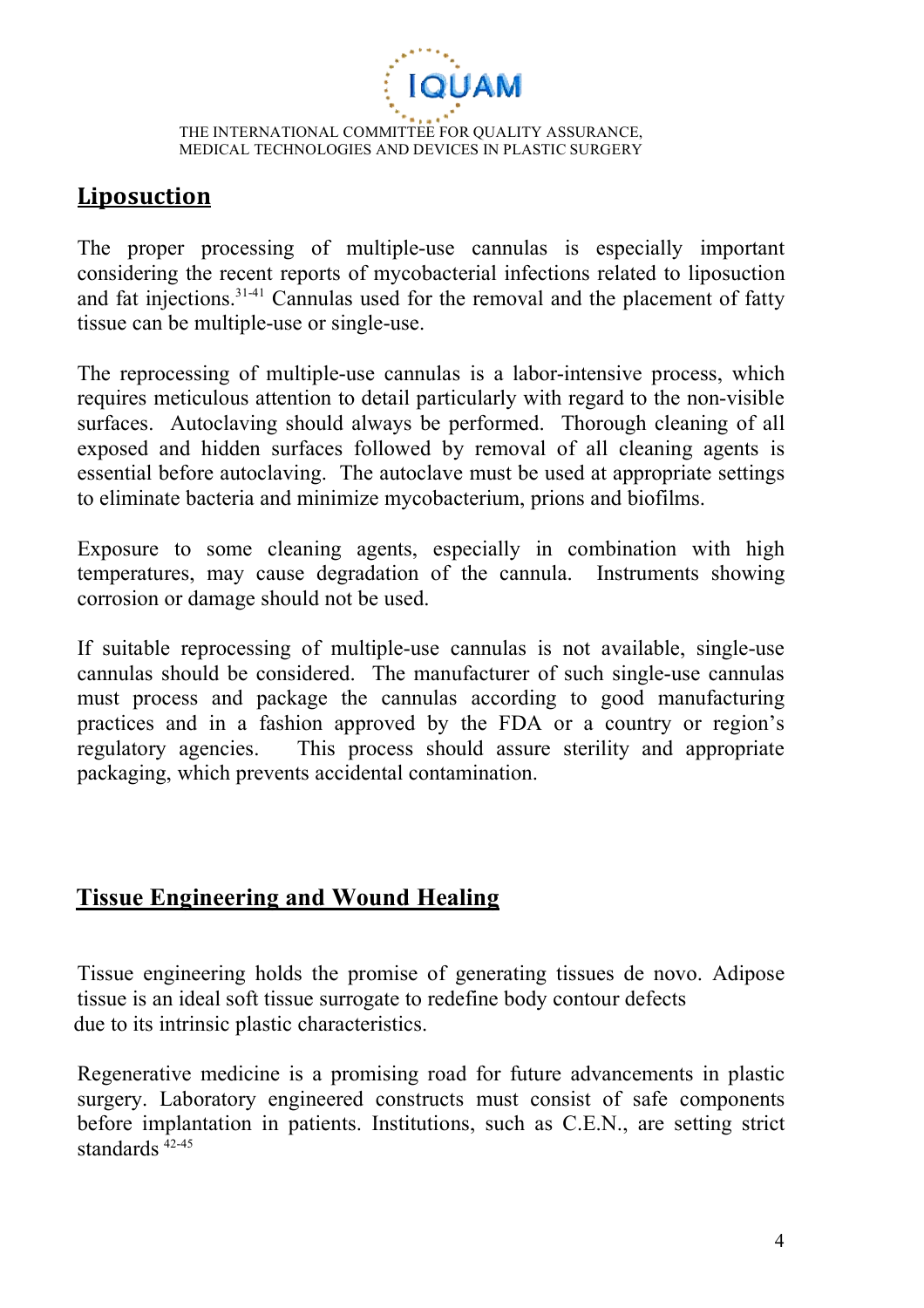

### 1. **Stem Cell Therapy**

One of the most exciting frontiers in medicine today is the use of stem cells. Unlike the controversial evaluation of embryonic stem cells, adult stem cells deriving from adipose tissue are easily available without ethical controversy. Respecting the guidelines that

- the injections are performed in the same operative session as the liposuction procedure to remove the fat

- the stem cells have been only minimally manipulated and

- the therapeutic use of autologous stem cells is not submitted to drug therapy regulations.

Reinjection of autologous stem cells in a separate session therefore is not recommended.

For over a decade now it has been shown that successful autologous fat grafting is highly dependent on the techniques used for extracting (liposuction at low negative pressure), processing (centrifugation and decanting of the extracted fat) and reinjection to result in a high concentration of adult stem cells, producing long lasting results and even therapeutic effects in injured tissues.

Indications of stem cell containing adipose tissue transfer under the above conditions include augmentation of the subcutaneous layer, e.g. for defects after liposuction complications and other acquired tissue defects e.g. burns

Under investigation to date are treatments of radiotherapy injuries and breast reconstruction after cancer. Stimulated by encouraging experience with fat grafting, numerous basic laboratory and animal model studies are underway in many parts of the world.<sup>46-51</sup>

## **2. Growth Factors**

An increasing number of growth factors are becoming commercially available for a wider range of indications, either as a therapeutic agent or as an element of tissue engineered constructs. IQUAM is concerned that application of growth factors may occur before potential adverse effects (uncontrolled cell divisions, malignancies) have been diligently, adequately studied. Notified bodies issuing CE-mark certifications should be aware of this and grant only temporary CE-marks, while awaiting longer term studies. $52, 53$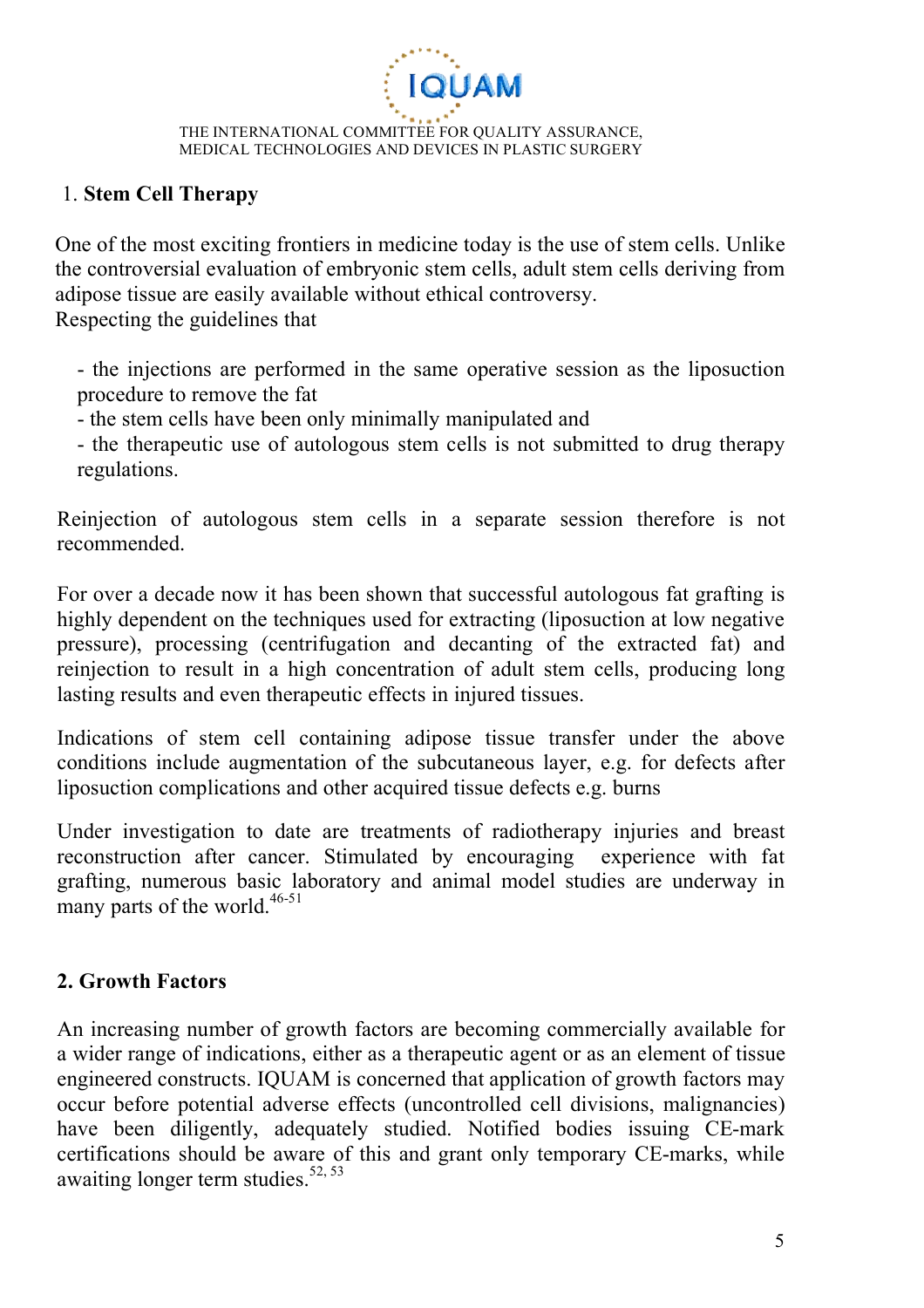

### **3. Shock Wave Therapy**

Recent studies suggest that Extra Corporal Shock Wave Therapy originally developed for resolution of kidney stones, is useful in the treatment of chronic wounds, burns and tendon adhesion. More studies are needed to evaluate the optimal techniques for application and duration. 54-56

## **Injectable Therapies**

### **Lipolysis or Lipodissolve Injections by Phosphatidylcholine Derivatives**.

Phosphatidylcholine has been used for prevention and treatment of fat embolism for many years, but is currently being used 'off label' for dissolving fat in aesthetic applications. Data concerning the efficacy, outcome and the safety of its use for aesthetic indications in then subcutaneous tissue have not yet been established. Further basic science and clinical trials, such as PMA trials underway are needed. 57-60

### **1. Botulinum Toxin A**

Botulinum Toxin A (BTxA) has been used extensively for aesthetic purposes. BTxA in high dosages has been used in various therapeutic clinical applications with minimal reported significant adverse effects. Current clinical data confirm the safety of BTxA's for aesthetic indications when used by experienced doctors under sterile office environment. Patients should be provided with detailed information, and a signed informed consent should be obtained prior to performing the procedure [Addendum III].

### **2. Injectable fillers**

Today more than 35% of the procedures performed by plastic surgeons are no longer purely surgical. The use of resorbable substances is preferable to the use of non-resorbable fillers, as recommended by many national health authorities or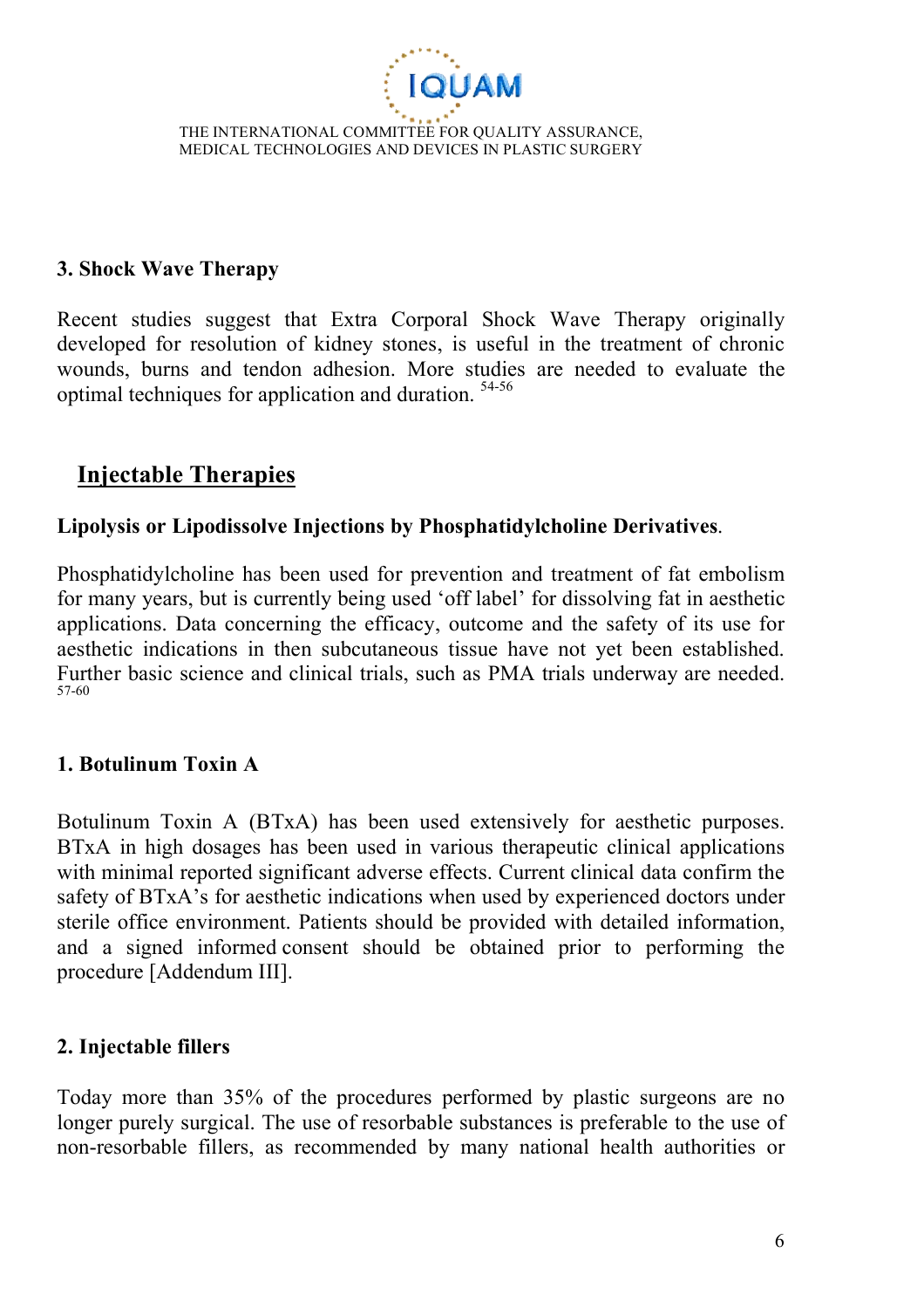

academic societies. Furthermore, IQUAM stresses that degradability should be discerned from resorbability.

Permanent fillers (excluding autogenous tissue) can give a definitive correction, but have been reported to be associated with long-term irreversible complications and should be used with extreme caution. Risks depend on the nature of the implant, volume, depth and site of the injection especially in permanent substances, but also in resorbable products.

The patient's history and the long-term follow up are important for documenting allergic or late reactions. IQUAM recommends reporting complications of fillers to regulatory bodies and mandatory registration of adverse effects associated with injection of fillers to better estimate the extent of complications. $61-64$ 

### **3. Collagen Fillers**

Collagen derived soft tissue fillers from bovine origin that are in use for soft tissue augmentation lately have reduced clinical impact and have few chemical or manufacturing changes. Most of the available products can be employed only after a negative allergy skin testing at least 6 weeks before injection. This is not the case for a porcine derived product where the local complication rate like infection, granuloma , nodule formation, visibility or allergies have not been reported so far. 65-67

### **4. Hyaluronic Acid Fillers**

Commercially available HA's have a wide variety of properties which have an impact on their use and clinical outcomes. Combining objective factors that influence filler chemistry with clinical experience will improve patient care, make optimal results more likely, and should decrease complications.

Regulation of these injectables varies widely from country to country and approval is often gained after short term studies of one year or less. To avoid confusion in the use of materials, IQUAM recommends that users verify the validation of the CE-mark or FDA approval prior to clinical use.  $68-74$ 

Continued long-term post-marketing surveillance by both industry and Notified Bodies is essential. Physicians should stay alert to detect late adverse events and report these to the competent authorities. Patients and users need to be given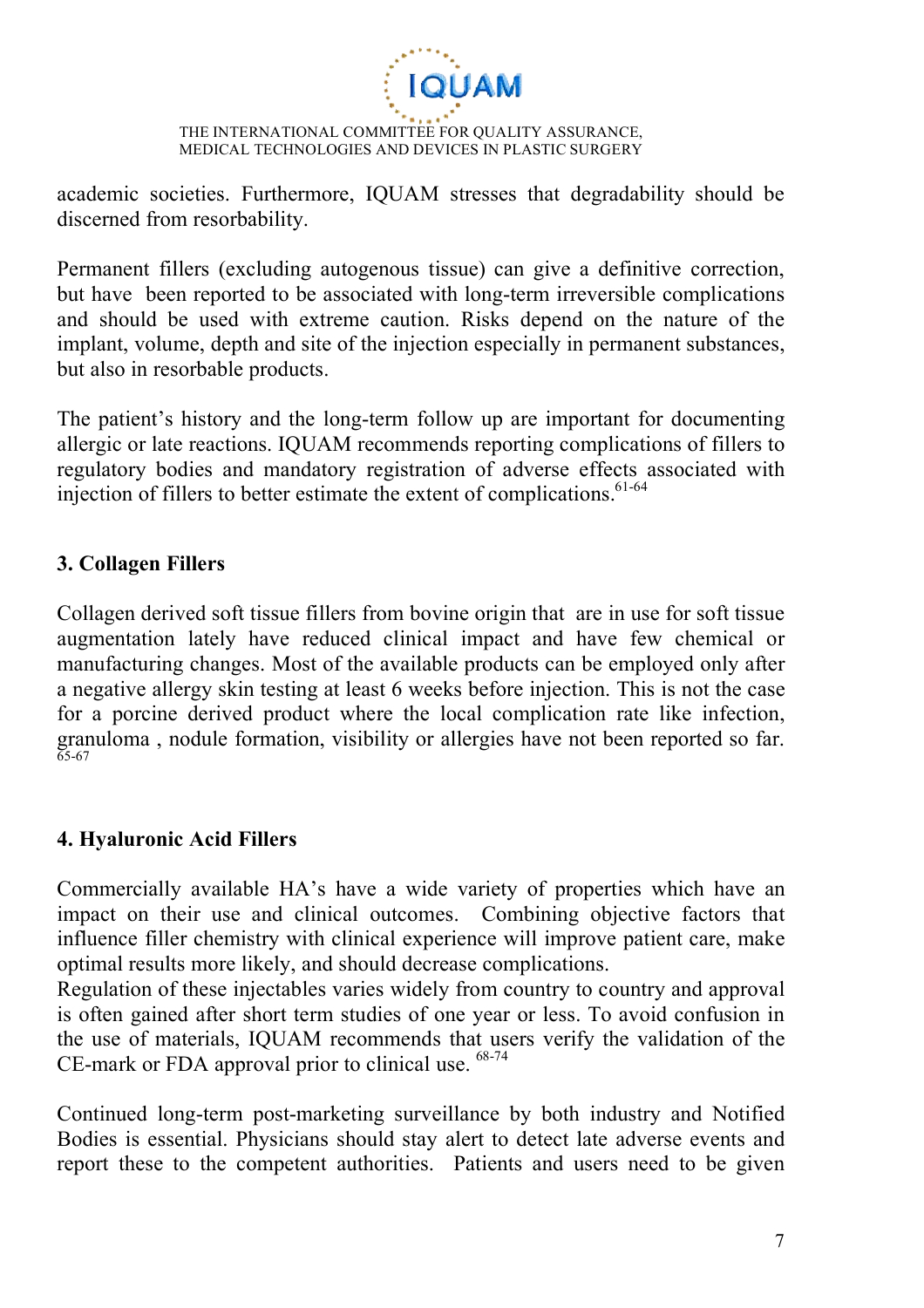

updated information on the risks of these materials. Supply of injectables should be limited to trained physicians.<sup>75-79</sup>

### **5. Cross Linked Polyacrylamide Hydrogel**

Permanent fillers based on acrylamides have been in clinical use for more than 15 years. The current European manufacturer has attained CE certification, with remaining monomer content below 2 ppm, which is considered a non-carcinogenic level; and claims superior production standards compared with earlier acrylamide products, especially from non-E.U. countries. Used strictly subcutaneously and in small volumes by experienced surgeons this hydrogel has shown efficacy, and comparable complication rates as resorbable fillers in a European multicenter 8 year follow up study. Removal of the gel is possible, but will require a surgical setting and an experienced surgeon. <sup>80-88</sup>

### 6. **PolyMethylMethAcrylate /Collagen Injectable Filler**

In 2008 the FDA issued the first approval for a permanent dermal filler for nasolabial folds. The approved product has undergone multiple additional cleaning processes (Suneva Medical). IQUAM emphasizes that this approval does not include substances with similar or "comparable" components from other manufacturers. Indications, contraindications need to be regarded and injection by experienced physicians are essential. <sup>89</sup>

## **7. Gold Threads**

The implantation of thin gold threads in flaccid facial cutaneous areas has been developed by Caux 50 years ago. Histologically the absence of foreign body reaction with no macrophage cells or allergic reactions used as eyelid correction for facial palsy or odontologic treatments is proven. Only limited creation of reticulin fibers can be observed.

However plication, rupture, palpability and migration of the threads due to the mobility of the face are frequent. Efficacy has not been proven and therefore these devices cannot be considered as standard for facial rejuvenation <sup>90</sup>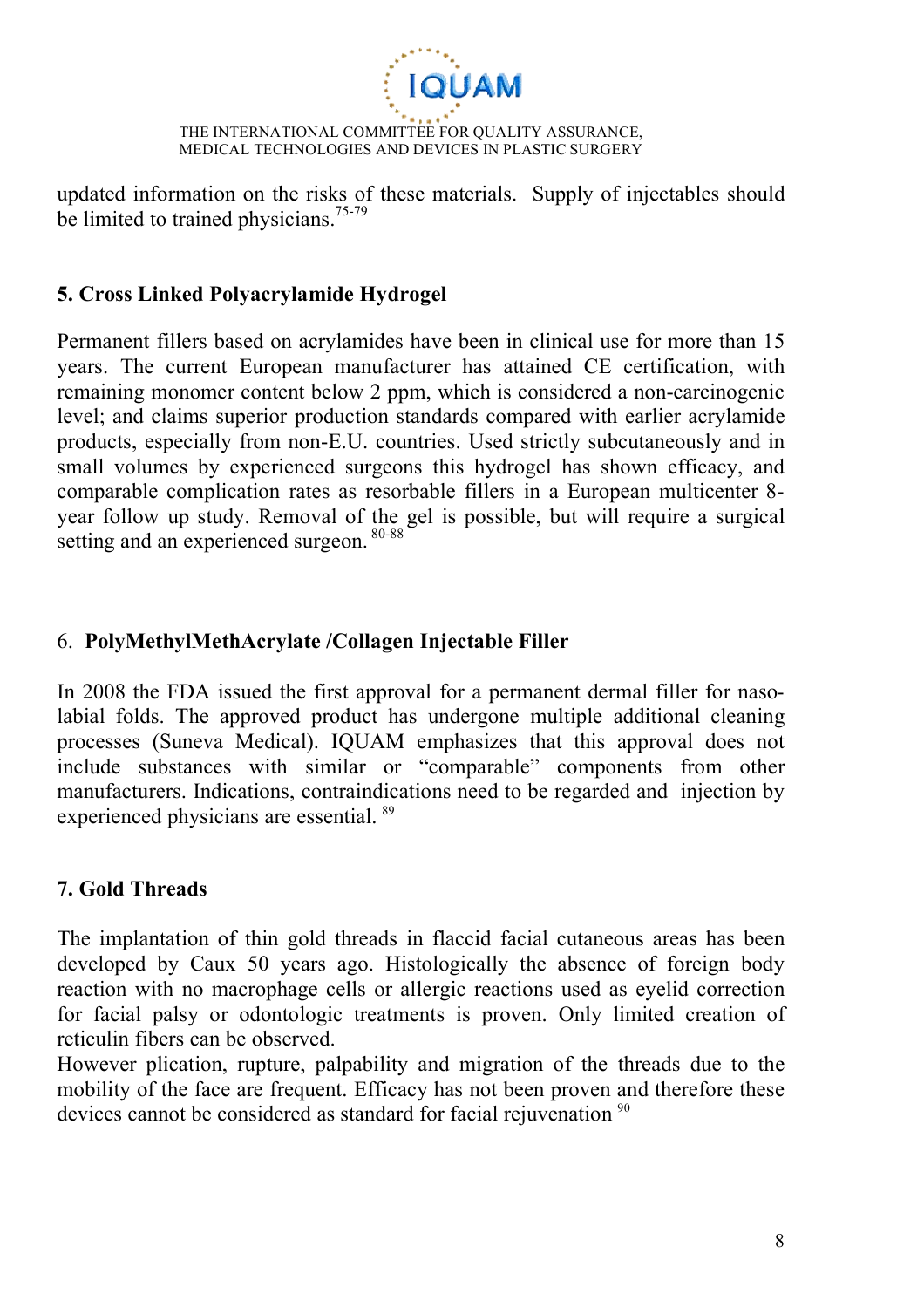

# **General recommendations regarding injectable therapies**

IQUAM urges governments to pass legislation to prohibit the use of non-certified products and to protect patients from untrained physicians and non-medical personnel injecting or implanting materials for various indications. Based on past experience IQUAM states that CE-marks and FDA approvals are required steps in establishing the safety of medical devices, but are not necessarily sufficient. Post market surveillance revealing new adverse information should lead to reconsideration of the approval status. IQUAM will continuously monitor the short and long term outcomes to protect the safety of patients.

Objective medical and media reports contribute to the reassurance of patients. IQUAM will continue to provide updated information about medical devices in general, implants in particular, injectables and new technologies.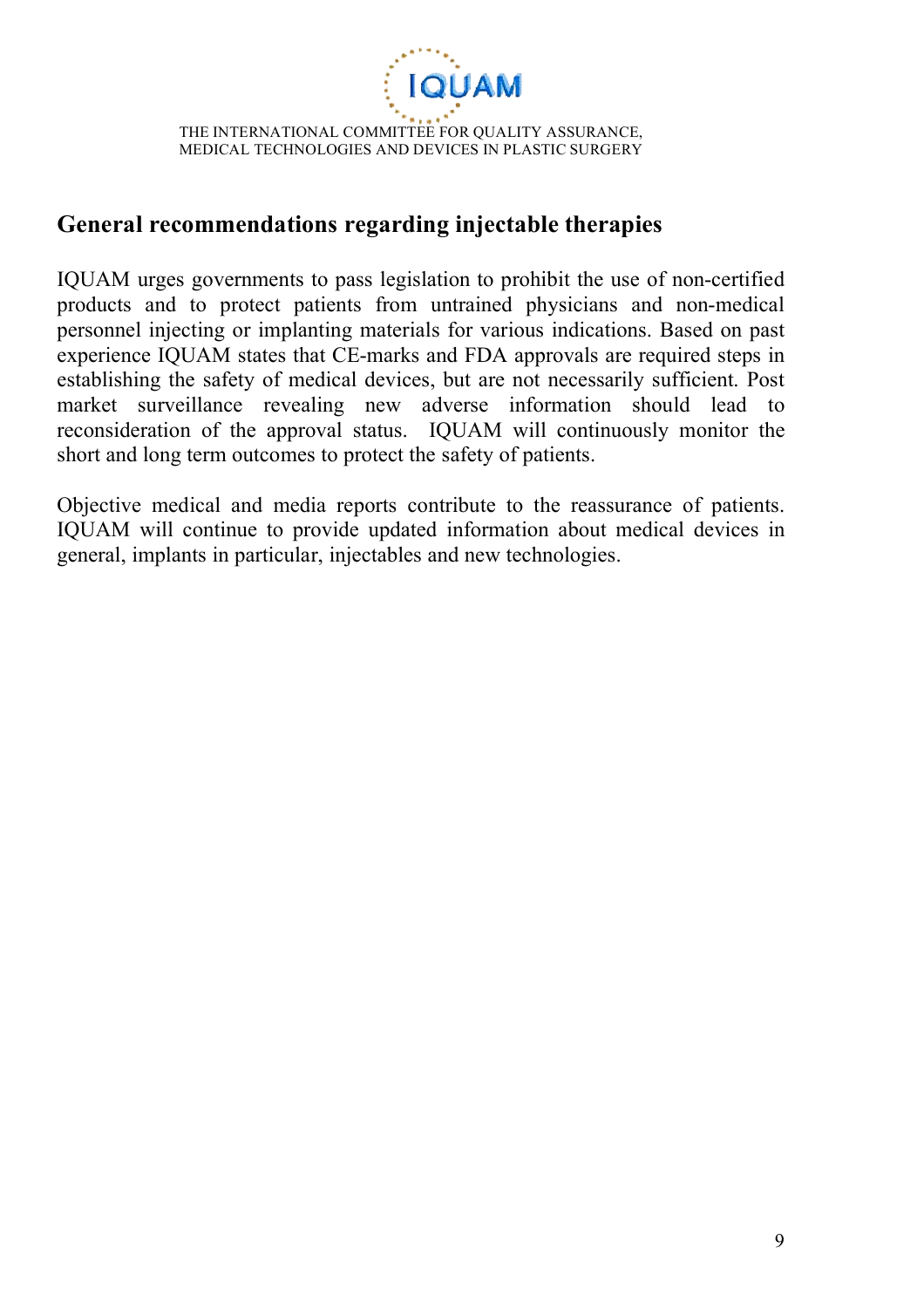

### **Addendum**

#### **BOTULINUM TOXIN TYPE A INFORMED CONSENT \*** *(Botox Cosmetic)*

Botox is made from Botulinum Toxin Type A, a protein produced by the bacterium *Clostridium botulinum*. For the purpose of improving the appearance of wrinkles, small doses of the toxin are injected into the affected muscles blocking the release of a chemical that would otherwise signal the muscle to contract. The toxin thus paralyzes or weakens the injected muscle. The treatment usually begins to work within 24 to 48 hours and can last up to four months. The Food and Drug Administration (FDA) approved the cosmetic use of Botulinum Toxin Type A for the temporary relief of moderate to severe frown lines between the brow and recommends that the procedure be performed no more frequently than once every three months.

It is not known whether Botulinum A Toxin can cause fetal harm when administered to pregnant women or can affect reproductive capabilities. It is also not known if Botulinum A Toxin is excreted in human milk. For these reasons, Botulinum A Toxin should not be used on pregnant or lactating women.

I authorize and direct \_\_\_\_\_\_\_\_\_\_\_\_\_\_\_\_\_\_\_, M.D., with associates or assistants of his or her choice, to

| perform the following procedure of Botulinum A Toxin injection(s) on<br>(Patient Name)            | for |
|---------------------------------------------------------------------------------------------------|-----|
| the treatment of                                                                                  |     |
| (e.g. brow, forehead, crow's feet, etc.)                                                          |     |
| The details of the procedure have been explained to me in terms I understand.                     |     |
| Alternative methods and their benefits and disadvantages have been explained to me.               |     |
| I understand that the FDA has only approved the cosmetic use of Botulinum A Toxin for frown lines |     |
| between the brow. Any other cosmetic use is considered off label.                                 |     |
| I understand and accept the most likely risks and complications of Botulinum A Toxin injection(s) |     |
| include but are not limited to:                                                                   |     |
| disorientation, double vision, or past pointing                                                   |     |
| temporary asymmetrical appearance                                                                 |     |
| abnormal or lack of facial expression                                                             |     |
| inability to smile when injected in the lower face                                                |     |
| facial pain                                                                                       |     |
| product ineffectiveness                                                                           |     |
| paralysis of a nearby muscle that could interfere                                                 |     |
| with opening the $eye(s)$                                                                         |     |
| local numbness                                                                                    |     |
| headache, nausea, or flu-like symptoms                                                            |     |
| swallowing, speech, or respiratory disorders                                                      |     |
| swelling, bruising, or redness at injection site                                                  |     |

I understand and accept that the long-term effects of repeated use of Botox Cosmetic are as yet unknown. Possible risks and complications that have been identified include but are not limited to: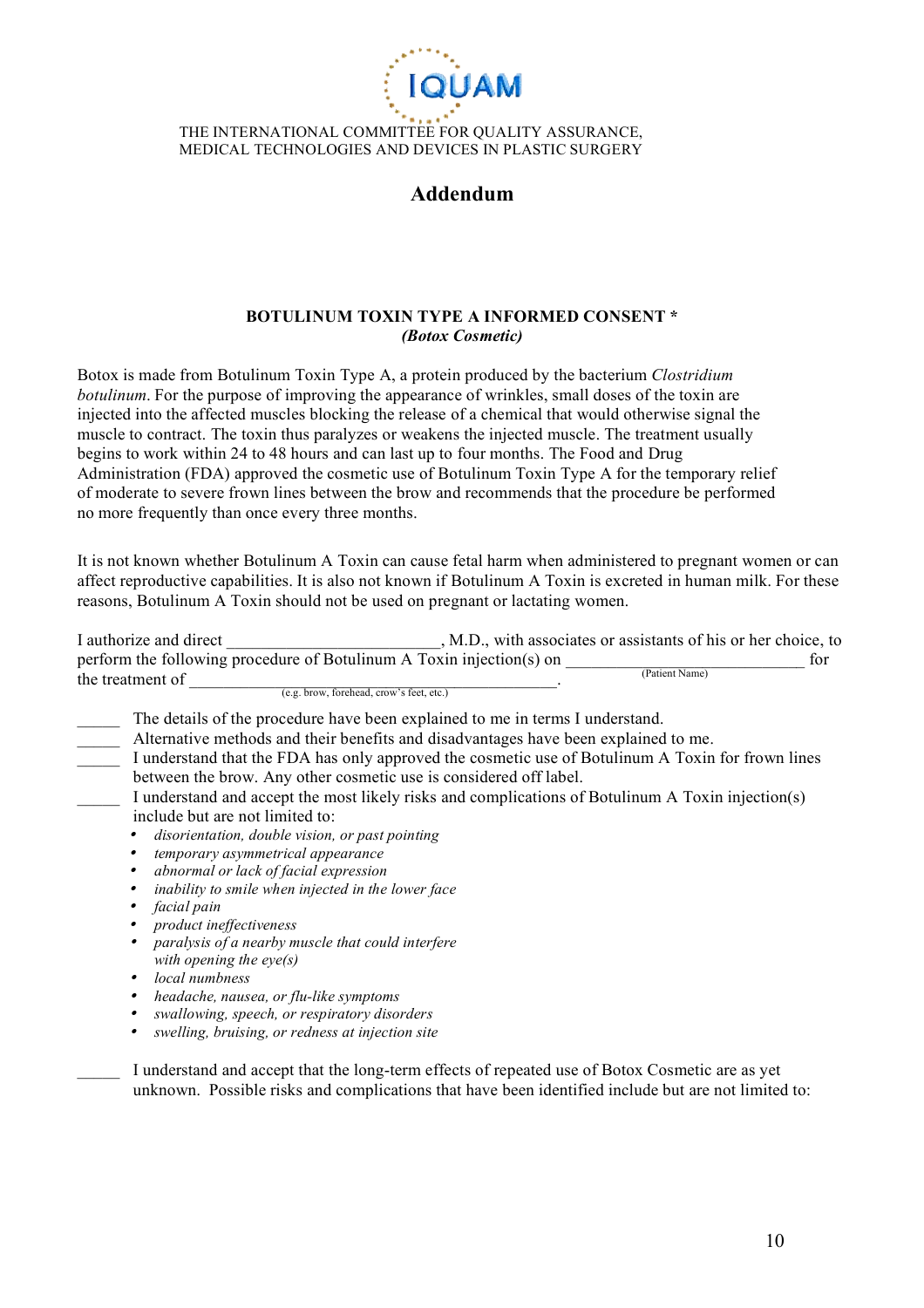•*muscle atrophy*

•

- •*nerve irritability*
- • *production of antibodies with unknown effect to general health*
- \_\_\_\_ I understand and accept the less common complications, including the remote risk of death or serious disability that exists with this procedure.
- I am aware that smoking during the pre- and postoperative periods could increase chances of complications. I have informed the doctor of all my known allergies.
- \_\_\_\_\_ I have informed the doctor of all medications I am currently taking, including prescriptions, over-the-counter remedies, herbal therapies, and any others.
- I have been advised whether I should take any or all of these medications on the days surrounding the procedure.
	- I am aware and accept that no guarantees about the results of the procedure have been made or implied.
- I have been informed of what to expect post-treatment, including but not limited to: estimated recovery time, anticipated activity level, and the necessity of additional procedures if I wish to maintain the appearance this procedure provides me.
- I am not currently pregnant or nursing, and I understand that should I become pregnant while using this drug there are potential risks, including fetal malformation.
- \_\_\_\_\_ If pre- and postoperative photos and/or videos are taken of the treatment for record purposes, I understand that these photos will be the property of the attending physician.
- I understand that these photos may only be used for scientific or reco<sup>(Over, please)</sup>
- The doctor has answered all of my questions regarding this procedure.
- I have been advised to seek immediate medical attention if swallowing, speech, or respiratory disorders arise.

## **Patient Consent**

I certify that I have read and understand this treatment agreement and that all blanks were filled in prior to my signature.

Patient Signature/Date **Network of the Community of the Community** Section of the Community of Text of the Community of Text of the Community of Text of the Community of Text of the Community of Text of the Community of Te

Print Patient Name<br>
Print Witness Name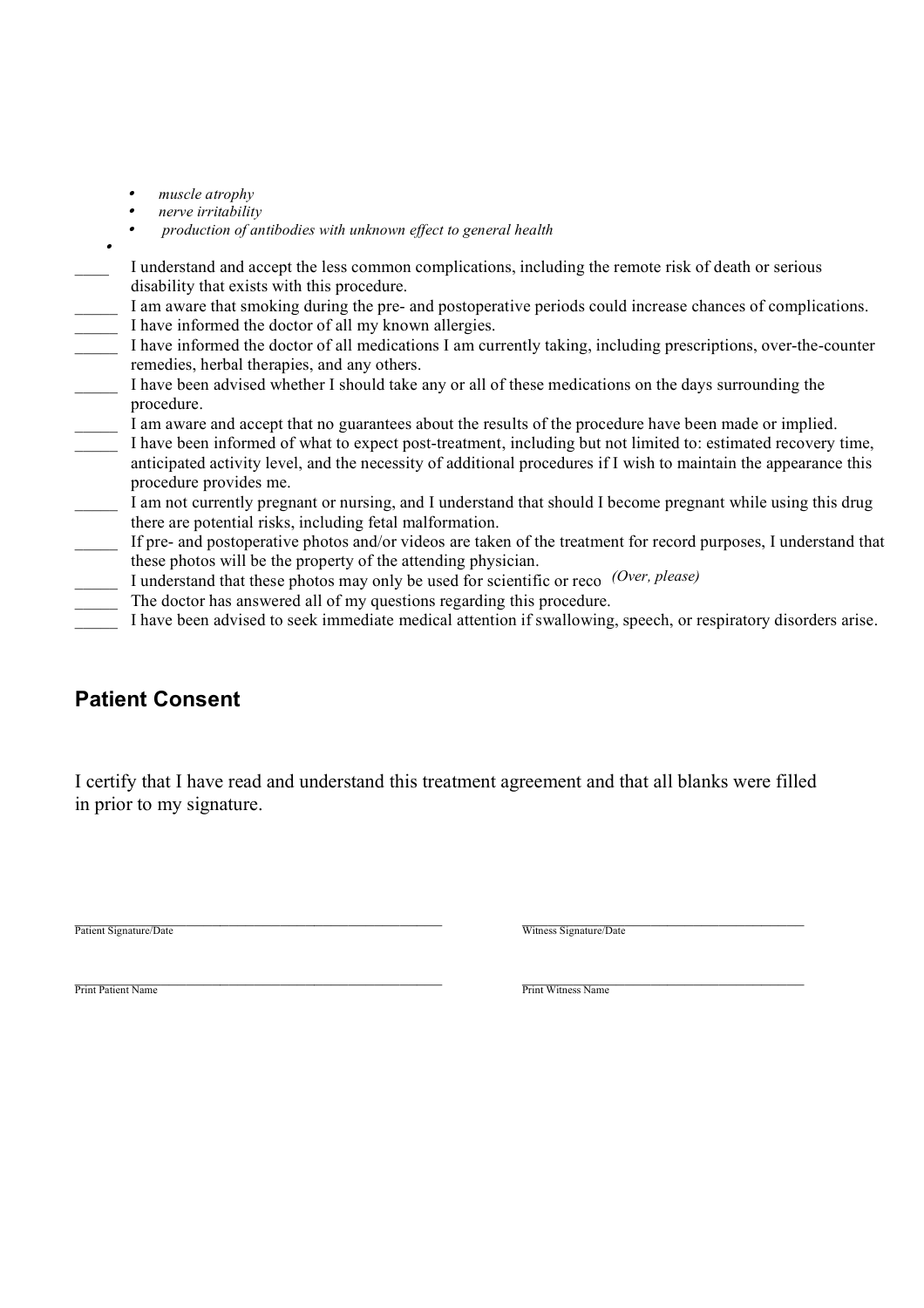

## **Physician Certification**

I certify that I have explained the nature, purpose, benefits, risks, complications, and alternatives to the proposed procedure to the patient. I have answered all questions fully, and I believe that the patient fully understands what I have explained.

| Physician Signature           |      |                 | Date |
|-------------------------------|------|-----------------|------|
| Copy was given to patient:    | Date | <b>Initials</b> |      |
| Original was placed in chart: | Date | <b>Initials</b> |      |

\* Provided by The Doctors Company, USA.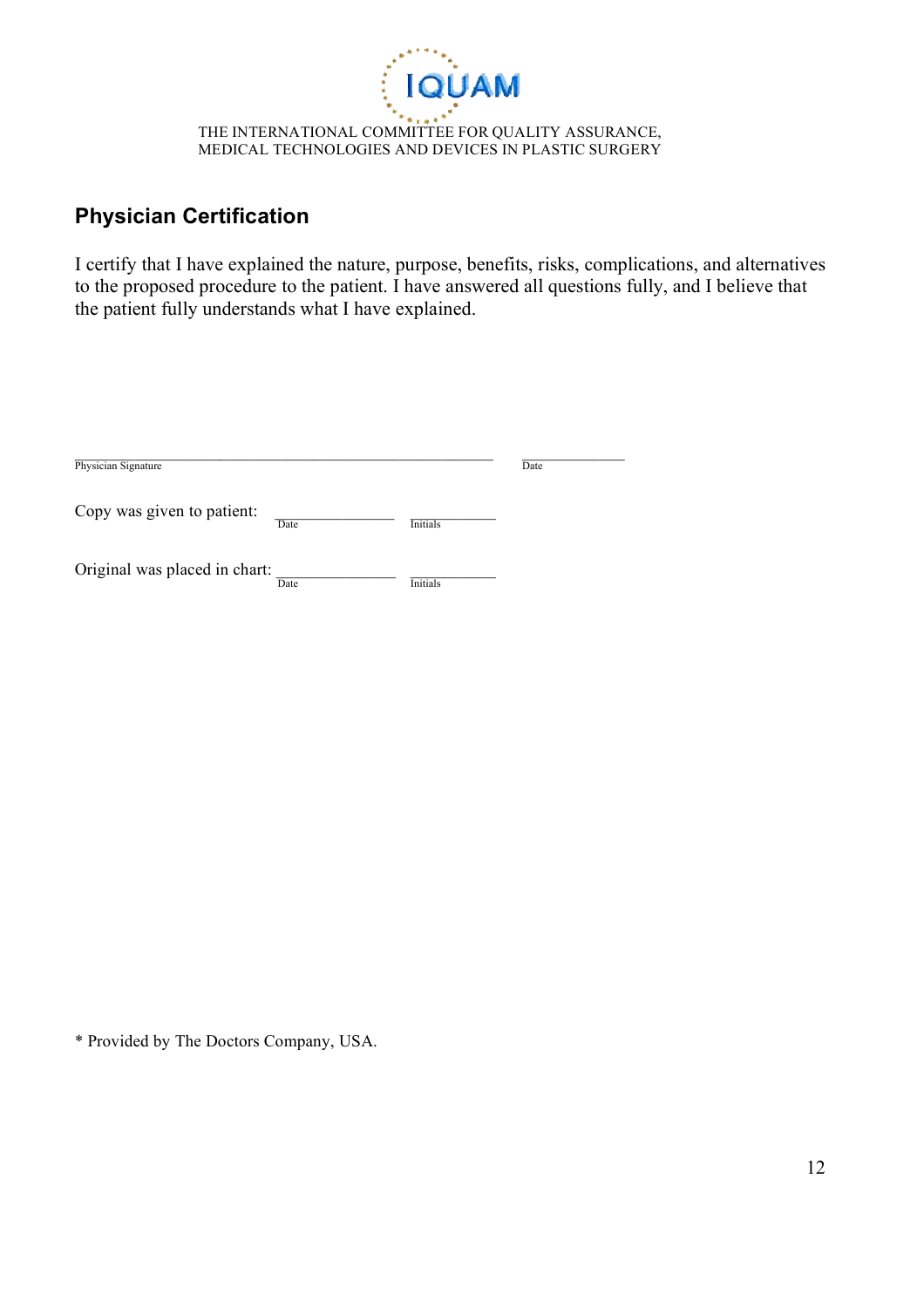

#### **References**

<sup>1</sup> Postoperative complications after breast implantation. Chekaroua K, Trevidic P, Foyatier JL, Comparin JP, Delay E:. Ann Chir Plast Esthet, 2005 Oct, 50(5):544-53

 $2^2$  The non-perfect results of breast implants. Dionyssopoulos A:. Ann Chir Plast Esthet, 2005 Oct, 50(5):534-43

<sup>3</sup> The fate of breast implants: a critical analysis of complications and outcomes. Handel N, Jensen JA, Black Q, Waisman JR, Silverstein MJ: Plast Reconstr Surg, 1995 Dec, 96(7):1521-33

<sup>4</sup> Complications leading to surgery after breast implantation. Gabriel SE, Woods JE, O´Fallon WM, Beard CM, Kurland LT, Melton LJ 3rd:. N Engl Med, 1997, Mar 6, 336(10):677-8

 $<sup>5</sup>$  An analysis of complications after implantation of saline-filled silicone prosthesis for augmentation</sup> mammaplasty in 294 cases. Zhu H, Lin W, Quan G:. Zhonghua Zheng Xing Shao Shang Wai Ke Za Zhi, 1995 Jul, 11(4):248-50

<sup>6</sup> Safety of Silicone Breast Implants, Report of the Committee on the Safety of Silicone Breast Implants, Bondurant S, Ernster V, Herdman R (eds). Division of Health Promotion and Disease Prevention, Institute of Medicine (hereinafter IOM). National Academy Press, Washington, D.C., June 22, 1999, p187. Internet address: www4.nationalacademies.org/news.nsf

 $7$  United Kingdom Report of the Independent Review Group (hereinafter IRG) "Silicone Gel Breast Implants," 2008, p25. www.silicone-review.gov.uk

<sup>8</sup> European Parliament Directorate General for Research, Scientific and Technological Options Assessment (hereinafter STOA) "Health Risks Posed by Silicone Implants in General with Special Attention to Breast Implants – Final Study," p22-23. European Parliament Resolution on the petitions declared admissible concerning silicone implants (Petitions Nos 470/1998 and 771/1998) (2001/2068[INI]) www.europarl.eu.int

<sup>9</sup> Health Council of the Netherlands (hereinafter Netherlands) "Gezondheidsrisico's van siliconen– borstimplantaten – Health Risks of Silicone Breast Implants" English Executive Summary, 1999, p11. www.gezondheidsraad.nl

<sup>10</sup> The Mentor Study on Contour Profile Gel Silicone MemoryGel Breast Implants.Cunningham B. Plast Reconstr Surg. 2007 Dec;120(7 Suppl 1):33S-39S.

<sup>11</sup> Inamed silicone breast implant core study results at 6 years. Spear SL, Murphy DK, Slicton A, Walker PS; Inamed Silicone Breast Implant U.S. Study Group.:Plast Reconstr Surg. 2007 Dec;120(7 Suppl 1):8S-16S; discussion 17S-18S.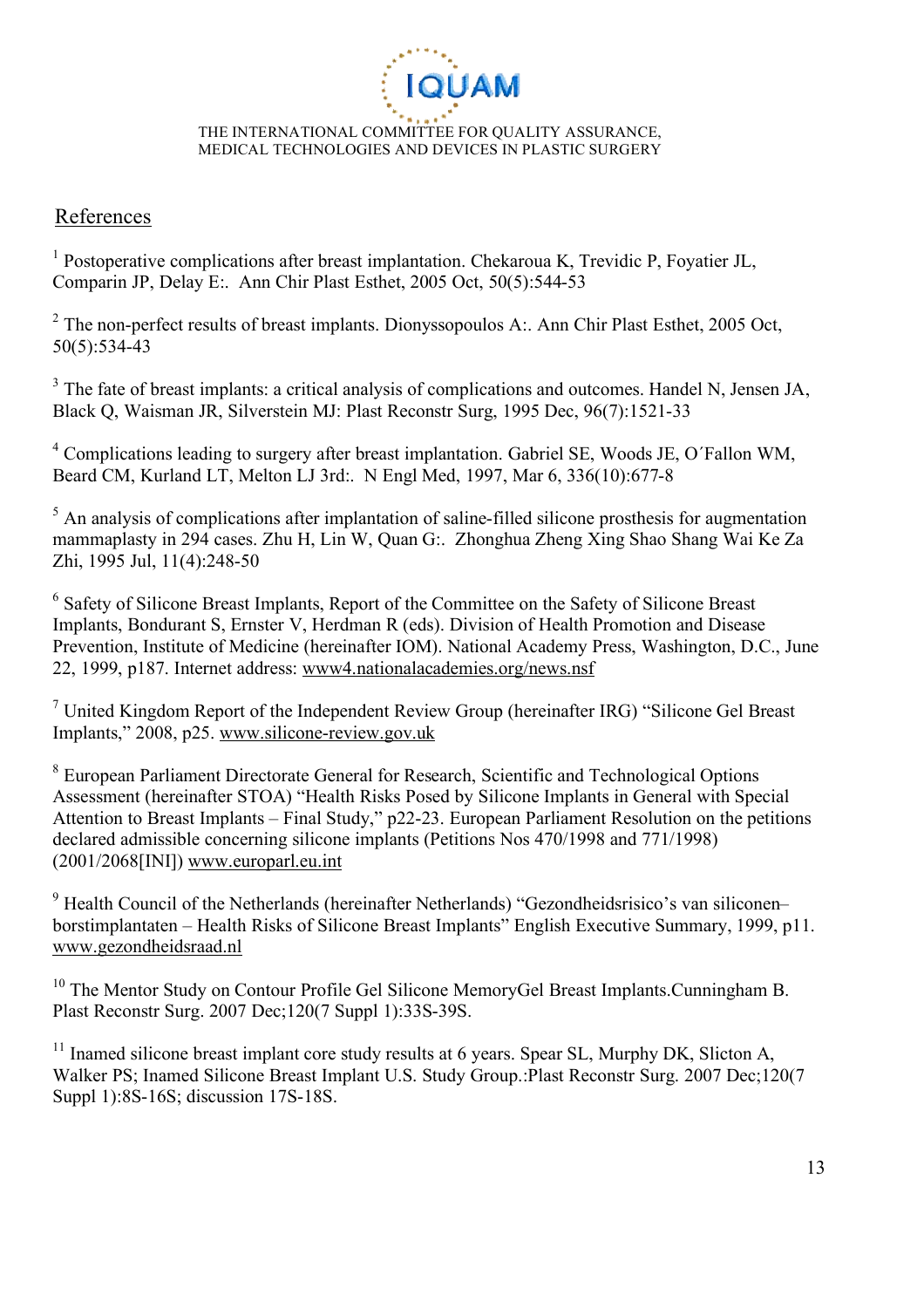

<sup>12</sup> Safety of Silicone Breast Implants, Report of the Committee on the Safety of Silicone Breast Implants, Bondurant S, Ernster V, Herdman R (eds). Division of Health Promotion and Disease Prevention, Institute of Medicine (hereinafter IOM). National Academy Press, Washington, D.C., June 22, 1999, p204. Internet address: www4.nationalacademies.org/news.nsf

<sup>13</sup> United Kingdom Report of the Independent Review Group (hereinafter IRG) "Silicone Gel Breast Implants," 2008, p24. www.silicone-review.gov.uk

<sup>14</sup> European Parliament Directorate General for Research, Scientific and Technological Options Assessment (hereinafter STOA) "Health Risks Posed by Silicone Implants in General with Special Attention to Breast Implants – Final Study," p25-26. European Parliament Resolution on the petitions declared admissible concerning silicone implants (Petitions Nos 470/1998 and 771/1998) (2001/2068[INI]) www.europarl.eu.int

<sup>15</sup> Health Council of the Netherlands (hereinafter Netherlands) "Gezondheidsrisico's van siliconen– borstimplantaten – Health Risks of Silicone Breast Implants" English Executive Summary, 1999,p34. www.gezondheidsraad.nl

 $19$  Comparison of superior gluteal artery musculocutaneous and superior gluteal artery perforator flaps for microvascular breast reconstruction. Boyd JB, Gelfand M, Da Lio A, Shaw W, Watson JP. Plast Reconstr Surg. 2009 Jun;123(6):1641-7

<sup>20</sup>Superficial inferior epigastric vessels in the massive weight loss population: implications for breast reconstruction. Gusenoff JA, Coon D, De La Cruz C, Rubin JP. Plast Reconstr Surg. 2008 Dec;122(6):1621-6.PMID: 19050514

 $21$  Alternative autologous breast reconstruction using the free microvascular gracilis muscle flap with horizontal skin island. Schirmer S, Warnecke IC, Frerichs O, Cervelli A, Fansa H. Handchir Mikrochir Plast Chir. 2008 Aug;40(4):262-6

 $^{22}$  Breast reconstruction with the TRAM flap: pedicled and free Serletti JM.J Surg Oncol. 2006 Nov 1;94(6):532-7.

 $^{23}$  One hundred free DIEP flap breast reconstructions: a personal experience. Blondeel PN.Br J Plast Surg. 1999 Mar;52(2):104-11

<sup>24</sup> Fat grafting to the breast revisited: safety and efficacy. Coleman SR, Saboeiro AP. Plast Reconstr Surg. 2007 Mar;119(3):775-85; discussion 786-7 last Reconstr Surg. 2002 Nov;110(6):1593-5; author reply 1595-8.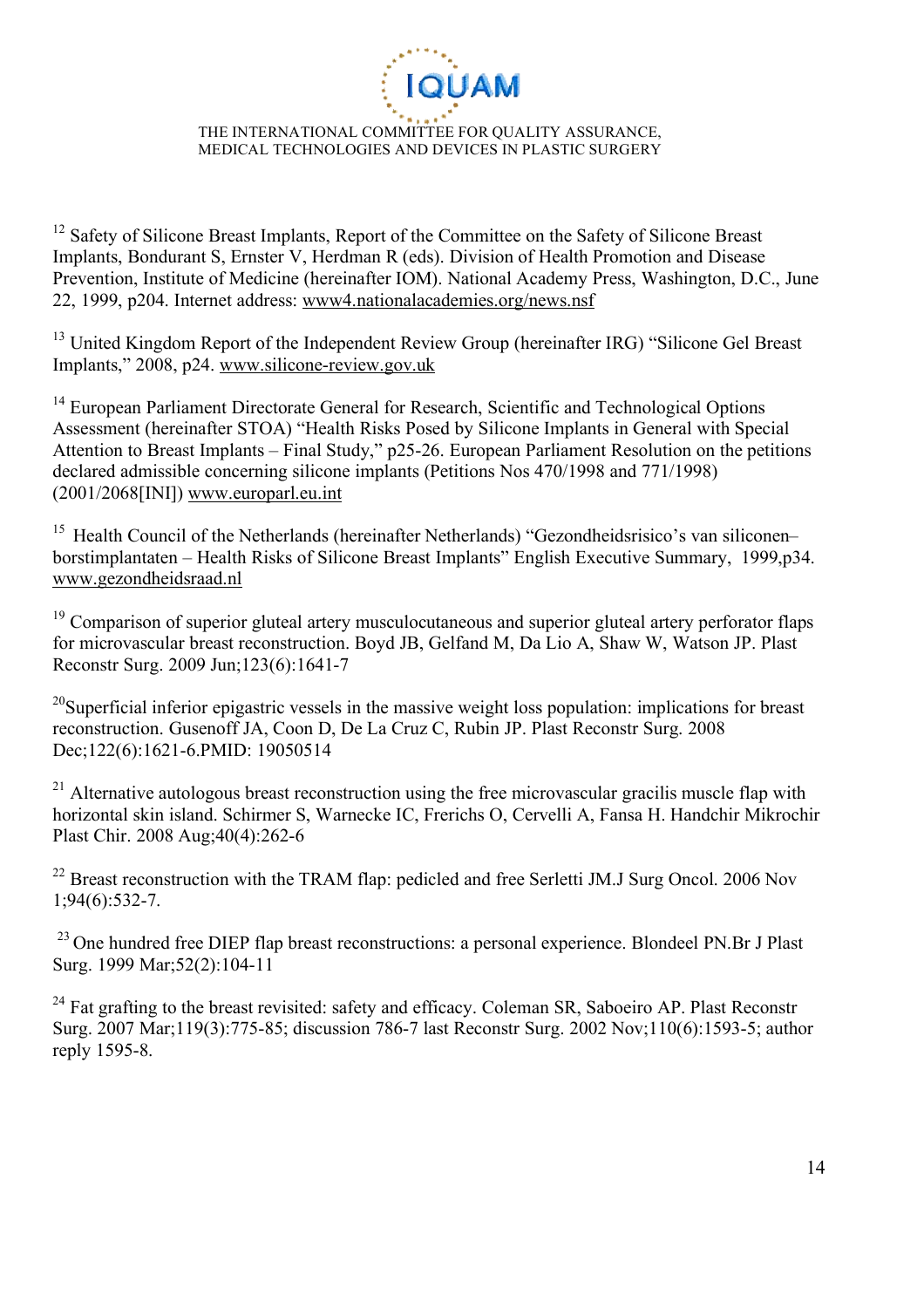

 $^{25}$  Initial experience with the Brava nonsurgical system of breast enhancement. Smith CJ, Khouri RK, Baker TJ. Plast Reconstr Surg. 2000 Jun;105(7):2500-12; discussion 2513-4.

<sup>26</sup> The Brava external tissue expander: is breast enlargement without surgery a reality? Schlenz I, Kaider A. Plast Reconstr Surg. 2007 Nov;120(6):1680-9; discussion 1690-1.Comment in: Plast Reconstr Surg. 2008 Sep;122(3):989-90.

<sup>27</sup> Bicompartmental breast lipostructuring Zocchi, M. L.; Zuliani, F., Aesthetic Plast Surg 32:313-328; 2008.

 $^{28}$  Body shaping and volume restoration: the role of hyaluronic acid. Hedén P, Sellman G, von Wachenfeldt M, Olenius M, Fagrell D. Aesthetic Plast Surg. 2009 May;33(3):274-82

<sup>29</sup> European Parliament resolution on the communication from the Commission on community and national measures in relation to breast implants (COM(2001) 666 - C5-0327/2002 - 2002/2171(COS)

<sup>30</sup> European Parliament Texts Adopted by Parliament Provisional Edition : 13/02/2003 Breast implantsP5\_TA(2003)0063 A5-0008/2003

 $31$  From the Centers for Disease Control and Prevention. Rapidly growing mycobacterial infection following liposuction and liposculpture, Torres, J. M., L Bofill, et al.-Caracas, Venezuela, 1996-1998. *JAMA* 281: 504-505, 1999.

 $32$  Mycobacterium fortuitum infection following neck liposuction: A case report. Behroozan, D. S., Christian, M. M., Moy, R. L. *Dermatol Surg* 26: 588-590, 2000.

<sup>33</sup> Skin and Wound Infection by Rapidly Growing Mycobacteria: An Unexpected Complication of Liposuction and Liposculpture ,Murillo, J., Torres, J., Bofill, L., et al.. *Arch Dermatol* 136: 1347-1352, 2000.

<sup>34</sup> An outbreak of Mycobacterium chelonae infection following liposuction. Meyers, H., Brown-Elliott, B. A., Moore, D., et al. *Clin Infect Dis* 34: 1500-1507, 2002.

<sup>35</sup> Outbreak of Atypical Mycobacteria Infections in U.S. Patients Traveling Abroad for Cosmetic Surgery.Newman, M. I., Camberos, A. E., Clynes, N. D., et al. *Plastic and Reconstructive Surgery* 115: 964-965, 2005.

<sup>36</sup> Conservative management of local Mycobacterium chelonae infection after combined liposuction and lipofilling Dessy, L. A., Mazzocchi, M., Fioramonti, P., et al. *Aesthetic Plast Surg* 30: 717-722, 2006.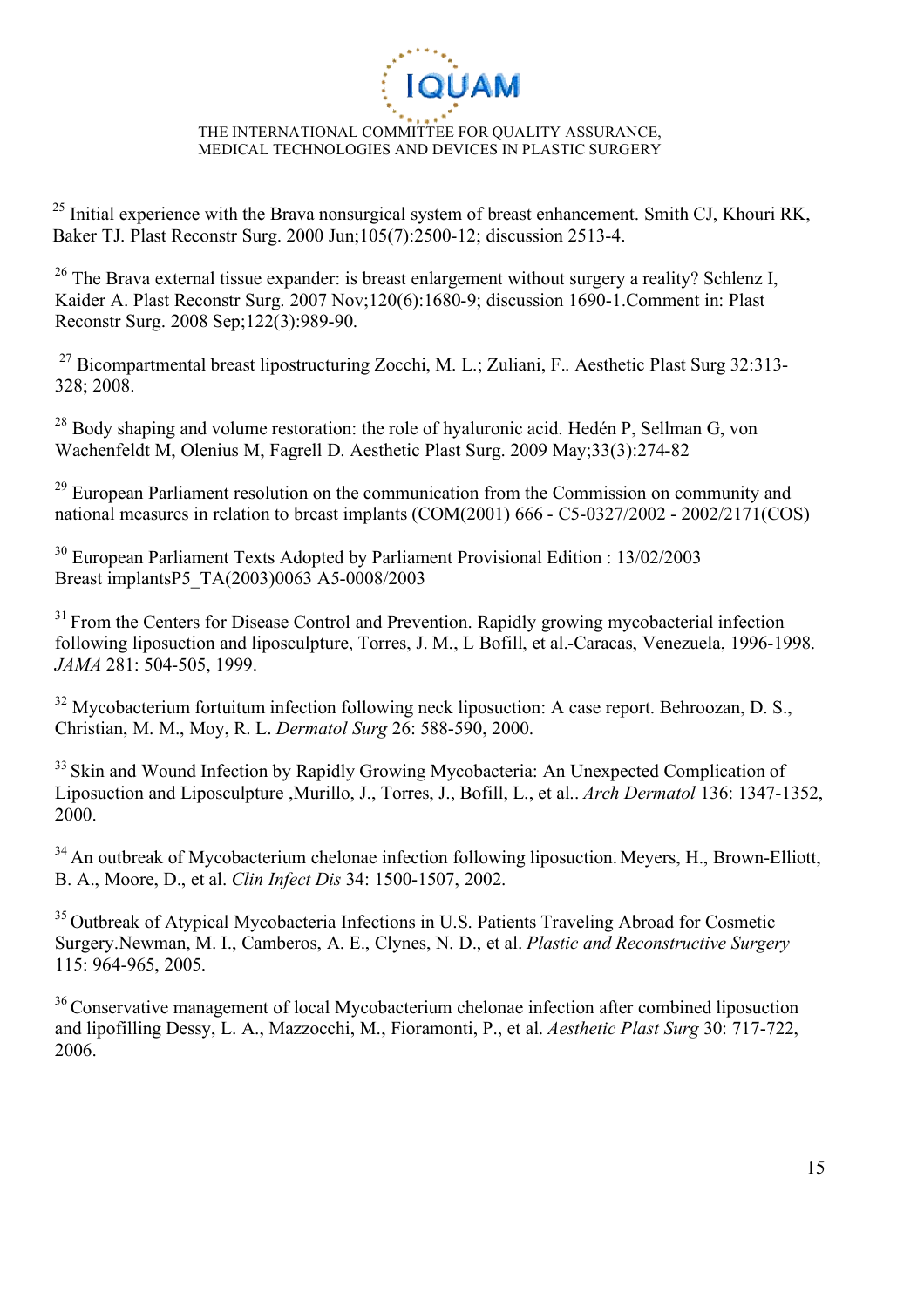

 $37$  Mycobacterium fortuitum abdominal wall abscesses following liposuction Al Soub, H., Al-Maslamani, E., Al-Maslamani, M.. *Indian Journal of Plastic Surgery* 41: 58-61, 2008.

<sup>38</sup> Conservative management of local Mycobacterium chelonae infection after combined liposuction and lipofilling ,Dessy, L. A., Mazzocchi, M., Fioramonti, P., et al.. *Aesthetic Plast Surg* 30: 717-722, 2006.

<sup>39</sup> Liposuction Suspended in all of Espirito Santo, Brazil, (after death from infection after liposuction, Feliz, C.). News article in *MedNetBrazil*, 2008.

<sup>40</sup> Treatment of cutaneous infections due to Mycobacterium fortuitum: two cases, Regnier, S., Martinez, V., Veziris, N., et al., *Ann Dermatol Venereol* 135: 591-595, 2008.

<sup>41</sup> Mycobacterium chelonae wound infection after liposuction. ,Kim, M. J., Mascola, L. *Emerg Infect Dis* 16: 1173-1175, 2010.

 $42$  Adipose-Derived Mesenchymal Stem Cells: Past, Present and Future. Gino Rigotti  $\hat{E}$  Alessandra Marchi Æ Andrea Sbarbati, Aesth Plast Surg (2009) 33:271–273.DOI 10.1007/s00266-009-9339-7

<sup>43</sup> Adipose-derived stem cells for soft tissue reconstruction Cherubino, M.; Marra, K. G.. *Regen Med*  4:109-117; 2009

<sup>44</sup> Adult stem cell plasticity: fact or artifact? Raff, M. Annu Rev Cell Dev Biol 19:1-22: 2003

<sup>45</sup> Origin and potential of embryo stem cells, Stem cells today: A. Edwards, R. G.. Reprod Biomed Online 8:275-306; 2004.

<sup>46</sup> Historical review of the use of adipose tissue transfer in plastic and reconstructive surgery. Mojallal, A.; Foyatier, J. LAnn Chir Plast Esthet 49:419-425; 2004.

<sup>47</sup> Collagen matrices from sponge to nano: new perspectives for tissue engineering of skeletal muscle. Beier JP, Klumpp D, Rudisile M, Dersch R, Wendorff JH, Bleiziffer O, Arkudas A, Polykandriotis E, Horch RE, Kneser U., BMC Biotechnol. 2009 Apr 15;9:34

<sup>48</sup> Adult bone marrow stem/progenitor cells (MSCs) are preconditioned by microenvironmental "niches" in culture: a two-stage hypothesis for regulation of MSC fate. Gregory, C. A.; Ylostalo, J.; Prockop, D. J. Sci STKE 2005:pe37; 2005

<sup>49</sup> Human clinical experience with adipose precursor cells seeded on hyaluronic acid-based spongy scaffolds.. Stillaert FB, Di Bartolo C, Hunt, Rhodes NP, Tognana E, Monstrey S, Blondeel PN. Biomaterials. 2008 Oct;29(29):3953-9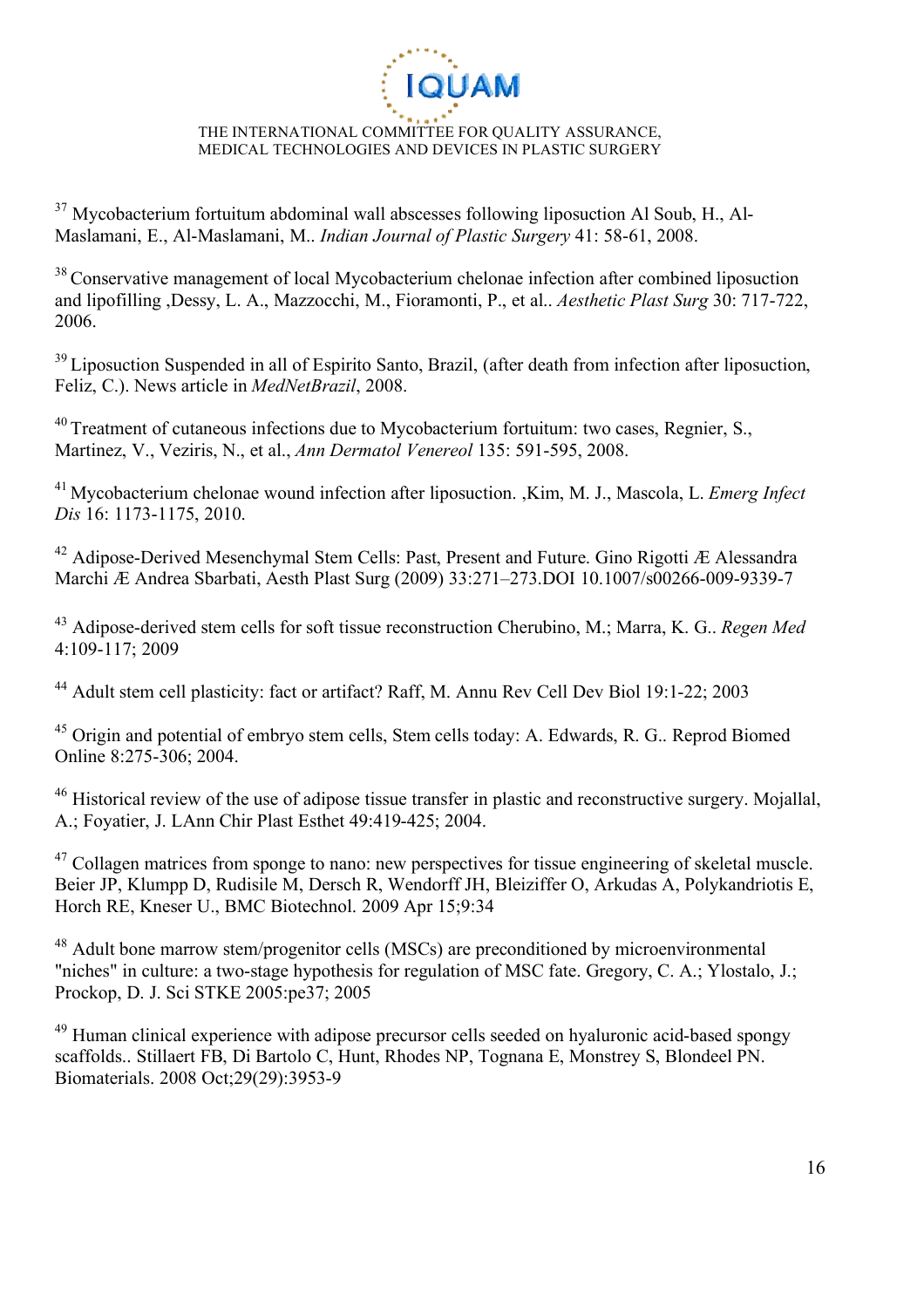

<sup>50</sup> Adipose tissue induction in vivo. Stillaert FB, Blondeel P, Hamdi M, Abberton K, Thompson E, Morrison WA. Adv Exp Med Biol. 2006;585:403-12JA

 $51$  An arteriovenous loop in a protected space generates a permanent, highly vascular, tissue-engineered construct.. Lokmic Z, Stillaert F, Morrison WA, Thompson EW, Mitchell GM. FASEB J. 2007 Feb;21(2):511-22

<sup>52</sup> New therapeutics for the prevention and reduction of scarring. Occleston NL, O'Kane S, Goldspink N, Ferguson MW. Drug Discov Today. 2008 Nov;13(21-22):973-81.

<sup>53</sup> Prevention and reduction of scarring in the skin by Transforming Growth Factor beta 3 (TGFbeta3): from laboratory discovery to clinical pharmaceutical. Occleston NL, Laverty HG, O'Kane S, Ferguson MW. J Biomater Sci Polym Ed. 2008;19(8):1047-63.

<sup>54</sup> Soft Tissue Treatment. Giménez Garcia MC, Lliorente de la Fuente A In Coombs R, Shade W, Zhou S (edg), Musculoskeletal Shockwave Therapy, Greenwich Medical Media Ltd, London: 25-32, 2000

<sup>55</sup> Clinical outcome of ESWT for selected chronic tendinopathies in physically active subjects. Goh P.,  $3<sup>rd</sup>$  Congress of the ISMT - Naples. Abstract: 82, 2000

<sup>56</sup> Shock wave therapy for acute and chronic soft tissue wounds: a feasibility study. Schaden W, Thiele R, Kölpl C, Pusch M, Nissan A, Attinger CE, Maniscalco-Theberge ME, Peoples GE, Elster EA, Stojadinovic A., J Surg Res. 2007 Nov;143(1):1-12.

 $57$  Treatment of lower eyelid fat pads using phosphatidylcholine: clinic trial and review. Ablon G, Rotunda Am. Dermatol Surg 2004;30:422-7.

<sup>58</sup> Fat dissolving' substance injects CCs of controversy. Bates B. Skin Allergy News 2003; 34:1.

 $59$  Lipostabil: the effect of phosphatidylcholine on subcutaneous fat. Young VL.. Aesth Surg J 2003;23:413-7.

 $60$  A new method to quantify the effect after subcutaneous injection of lipolytic substances. Klein SM, Prantl, Berner A, et al.,, Aesthetic Plastic Surgery 2008, Jul; 32 (4): 667-672.

 $61$  Normal and pathologic tissue reactions to soft tissue gel fillers. Christensen, L., Dermatol Surg, 33 Suppl 2: p. S168-75.2007.

 $62$  Facial dermal fillers: selection of appropriate products and techniques. Dayan SH, Bassichis BA Aesthet Surg J. 2008 May-Jun;28(3):335-47.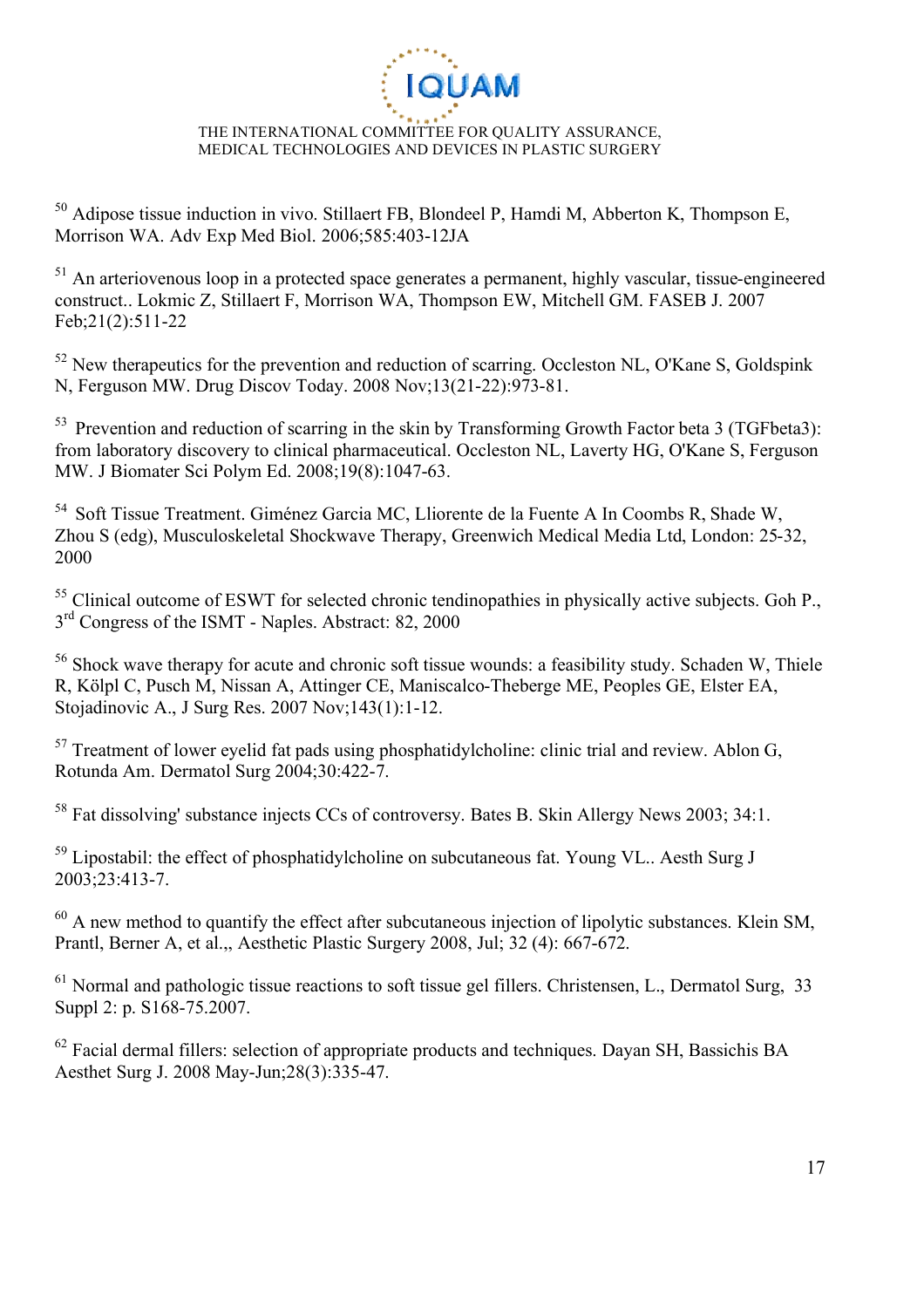

 $63$  Reversible vs. nonreversible fillers in facial aesthetics: concerns and considerations. Smith KC., Dermatol Online J. 2008 Aug 15;14(8):3

<sup>64</sup> Understanding, avoiding, and managing dermal filler complications. Cohen JL. Dermatol Surg. 2008 Jun;34 Suppl 1:S92-9

<sup>65</sup> Porcine filler for facial lipoatrophy associated with human immunodeficiency virus treatment. Reytan N, Rzany B.,J Drugs Dermatol. 2008 Sep;7(9):884-6.

<sup>66</sup> The use of injectable collagens for aesthetic rejuvenation., Matarasso SL. Semin Cutan Med Surg. 2006 Sep;25(3):151-7.

 $67$  A two-stage phase I trial of Evolence 30 collagen for soft-tissue contour correction. Monstrey SJ, Pitaru S, Hamdi M, Van Landuyt K, Blondeel P, Shiri J, Goldlust A, Shoshani D. Plast Reconstr Surg. 2007 Jul;120(1):303-11

 $68$  Comparison of smooth-gel hyaluronic acid dermal fillers with cross-linked bovine collagen: a multicenter, double-masked, randomized, within-subject study. Baumann LS, Shamban AT, Lupo MP, Monheit GD, Thomas JA, Murphy DK, Walker PS; JUVEDERM vs. ZYPLAST Nasolabial Fold Study Group. Dermatol Surg. 2007 Dec;33 Suppl 2:S128-35.

<sup>69</sup> Facial dermal fillers: selection of appropriate products and techniques. Dayan SH, Bassichis BA Aesthet Surg J. 2008 May-Jun;28(3):335-47.

 $70$  Effectiveness of Juvéderm Ultra Plus dermal filler in the treatment of severe nasolabial folds. Lupo MP, Smith SR, Thomas JA, Murphy DK, Beddingfield FC 3rd.,Plast Reconstr Surg. 2008 Jan;121(1):289-97.

<sup>71</sup> The science of hyaluronic acid dermal fillers Tezel A, Fredrickson GH..: J Cosmet Laser Ther. 2008 Mar;10(1):35-42.

 $^{72}$  Synthesis and Characterization of a Novel Double Crosslinked Hyaluronan Hydrogel, Zhao, XB, Fraser, JE, Alexander, C Lockett C, White BJ, J. of Materials Science: Materials in Medicine 13: (2002) 11-16.

 $^{73}$  The Polysaccharide of the Vitreous Humor, Meyer, K and Palmer, JW J. Biol. Chem. 107 (3): (1934) 629-634.

<sup>74</sup> Campoccia, AD, Doherty, P, Radice, M, Brun, P, Abatangelo, G, Williams, DF, Semisynthetic Resorbable Materials From Hyaluronan Esterification Biomaterials 19(23): (1998) 2101-2127.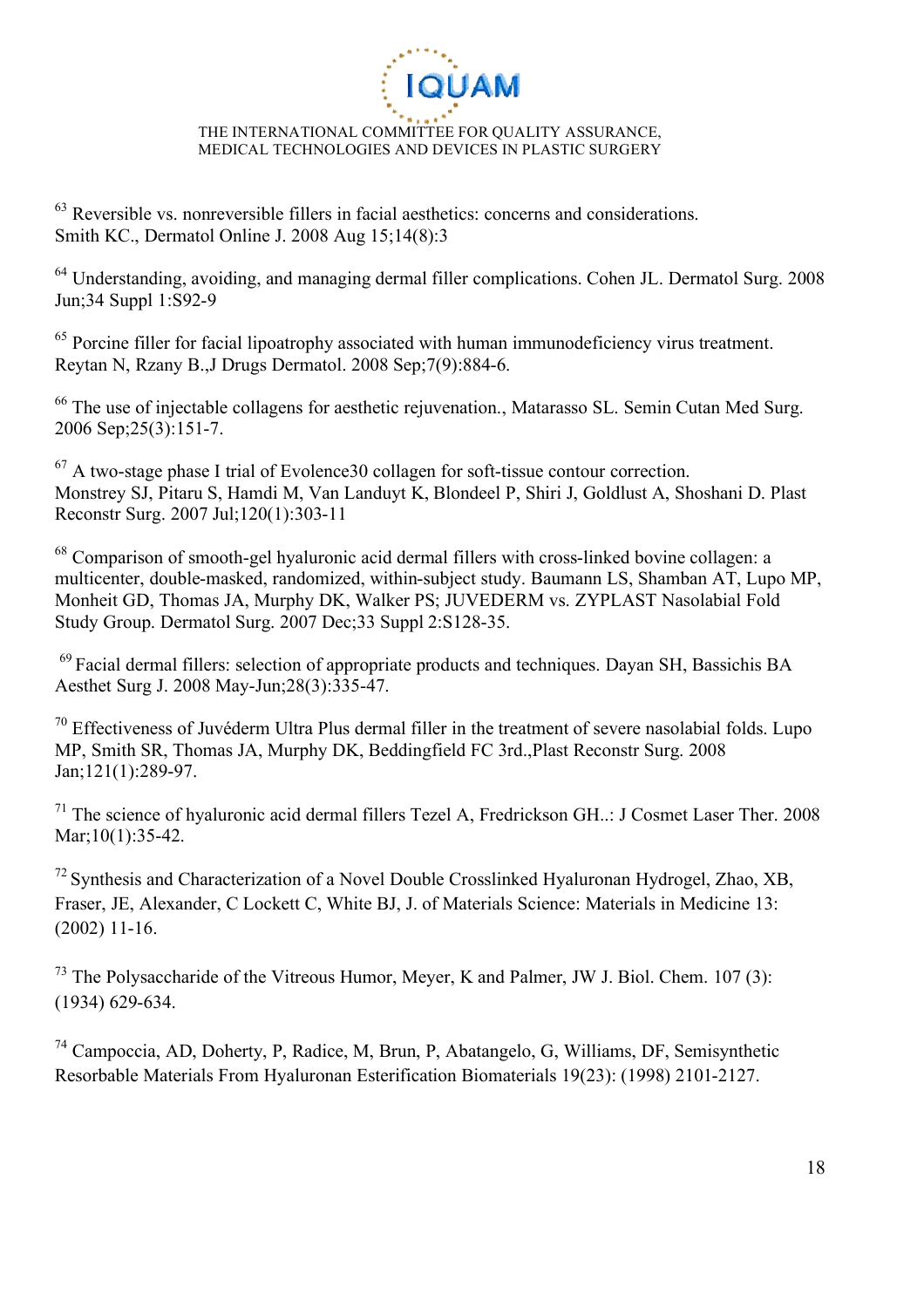

<sup>75</sup> DeBelder, AN, Malson, T US Patent 4,886, 787, 1989.

<sup>76</sup> Zhao, XB, Alexander, C Fraser, J, US Patent 7, 226, 972, 2007.

<sup>77</sup> Kablik, J, Monheit, G, Liping, Y, Chang, G, Gershkovich, J. Comparative Physical Properties of Hyaluronic Acid Dermal Fillers, Dermatol. Surg. 35: (2009) Suppl 1: 302-12.

 $^{78}$  U.S. Food and Drug Administration, Restylane Injectable Gel – P020023, Labeling Information and Approval Letter December 12, 2003.

 $79$  U.S. Food and Drug Administration, Juvéderm 30, Juvéderm 24HV and Juvéderm 30HV Injectable Dermal Filler – P050047, Labeling Information and Approval Letter, June 2, 2006.

<sup>80</sup> Complications of breast augmentation with injected hydrophilic polyacrylamide gel Cheng, N.X., Y.L. Wang, J.H. Wang, X.M. Zhang, and H. Zhong*.* Aesthetic Plast Surg, 26 (5): p. 375-82.2002.

 $81$ Normal and pathologic tissue reactions to soft tissue gel fillers. Christensen, L., Dermatol Surg, 33 Suppl 2: p. S168-75.2007.

 $82$  Biocompatibility and tissue interactions of a new filler material for medical use. Zarini, E., R. Supino, G. Pratesi, D. Laccabue, M. Tortoreto, E. Scanziani, G. Ghisleni, S. Paltrinieri, G. Tunesi, and M. Nava, Plast Reconstr Surg, **114** (4): p. 934-42.2004.

<sup>83</sup> Biocompatibility of two novel dermal fillers: histological evaluation of implants of a hyaluronic acid filler and a polyacrylamide filler. Fernandez-Cossio, S. and M.T. Castano-Oreja, Plast Reconstr Surg, 117 (6): p. 1789-96.2006.

<sup>84</sup> Polyacrylamide hydrogel injection in the management of human immunodeficiency virus-related facial lipoatrophy: a 2-year clinical experience. De Santis, G., V. Jacob, A. Baccarani, A. Pedone, M. Pinelli, A. Spaggiari, and G. Guaraldi, Plast Reconstr Surg, **1**21 (2): p. 644-53.2008.

 $85$  Efficacy and safety of polyacrylamide hydrogel for facial soft-tissue augmentation in a 2-year follow-up: a prospective multicenter study for evaluation of safety and aesthetic results in 101 patients. von Buelow, S. and N. Pallua, Plast Reconstr Surg, **118** (3 Suppl): p. 85S-91S.2006.

<sup>86</sup> Unacceptable Results with an Accepted Soft Tissue Filler: Polyacrylamide Hydrogel Manafi, A., A.H. Emami, A.H. Pooli, M. Habibi, and L. Saidian. Aesthetic Plast Surg.2009.

 $87$  Augmentation of the malar area with polyacrylamide hydrogel: experience with more than 1300 patients. Reda-Lari, A., Aesthet Surg J, 28 (2): p. 131-8.2008